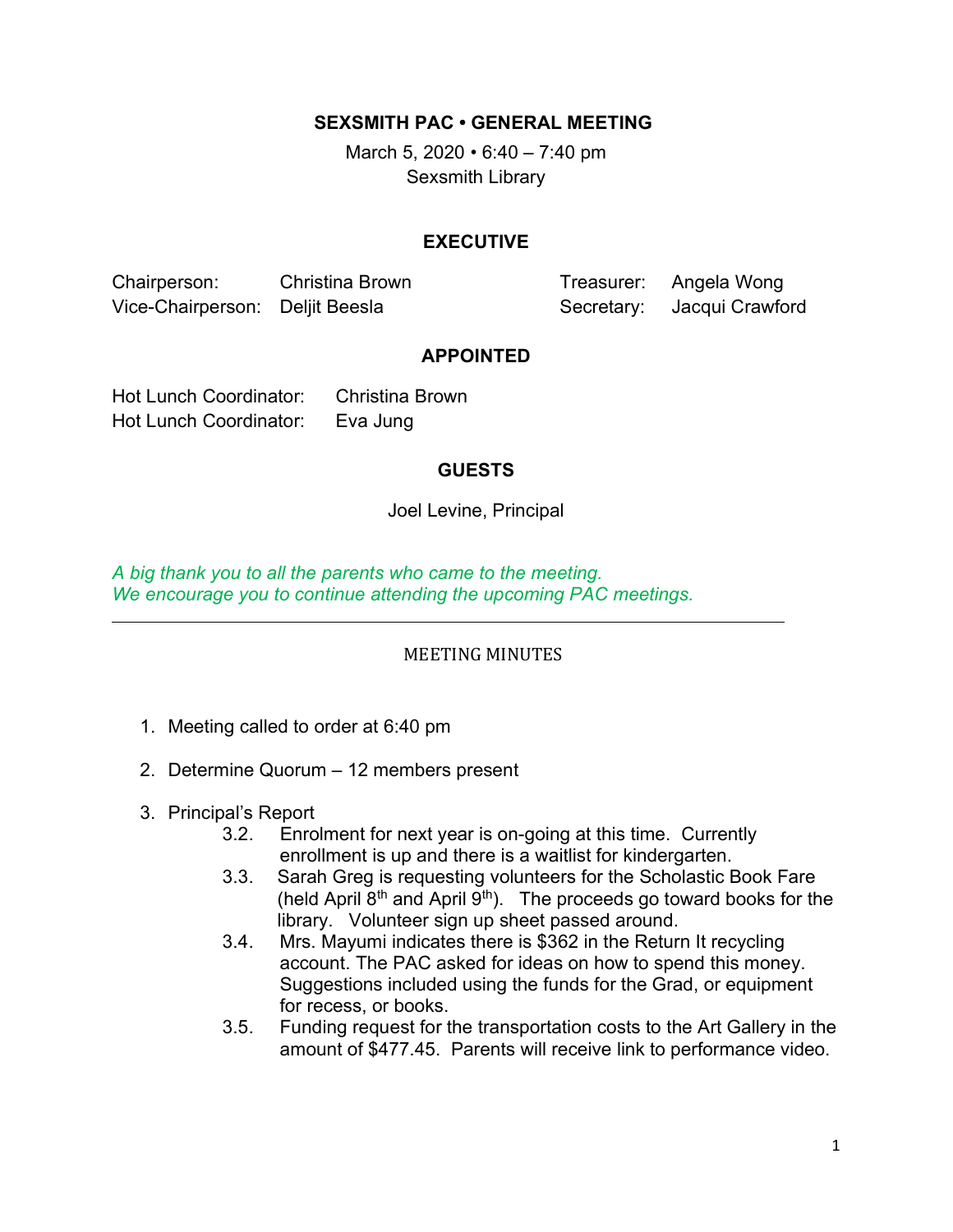3.6. School Fee the 2020/2021 school year will be \$50 calculated as follows:

| Supplies fee     | \$35 |
|------------------|------|
| Agenda fee:      | 5    |
| Performance fee: | 10   |
| Total            | \$50 |

Additional fees may include 2 Jumpmath books for \$20.

The Financial Hardship Policy applies, so if anyone is unable to pay the fee please speak with Mr. Levine.

- 3.7. Vancouver Health has issued guidelines for keeping healthy and avoiding sickness in light of the Corona Virus. These include: frequent hand washing, not touching your face, stay at home if you are sick, clean banisters and door knobs. Each classroom has been supplied with cleaning cloths and solution. In the lunch room/after school care a bleach type solution will be used on counters and tables.
- 4. Treasurer's Report

As of March 5th, there are \$22,406.08 in funds available, broken down as follows:

| Total                      | \$22,406.08 |
|----------------------------|-------------|
| Membership shares          | 5.92        |
| <b>PAC Gaming account</b>  | 8,084.08    |
| <b>PAC General account</b> | \$14,316.08 |

The above amounts are net of any outstanding amounts, committed funds and restricted funds.

Committed Funds are \$8,084.98 as follows:

| Transportation Allowance (remaining) | \$2,216.40 |
|--------------------------------------|------------|
| I Ride                               | 600.00     |
| Grad party                           | 1,700.00   |
| <b>Coding Curriculum request</b>     | 3,568.58   |
| <b>Total</b>                         | 8,084.98   |

Restricted Funds are \$ 14,160.90 (anticipated figure as we are still finalizing Hot Lunch calculation errors and payments). The PAC Executive has decided to set the funds collected for the term 3 Hot Lunch Program aside at this time as it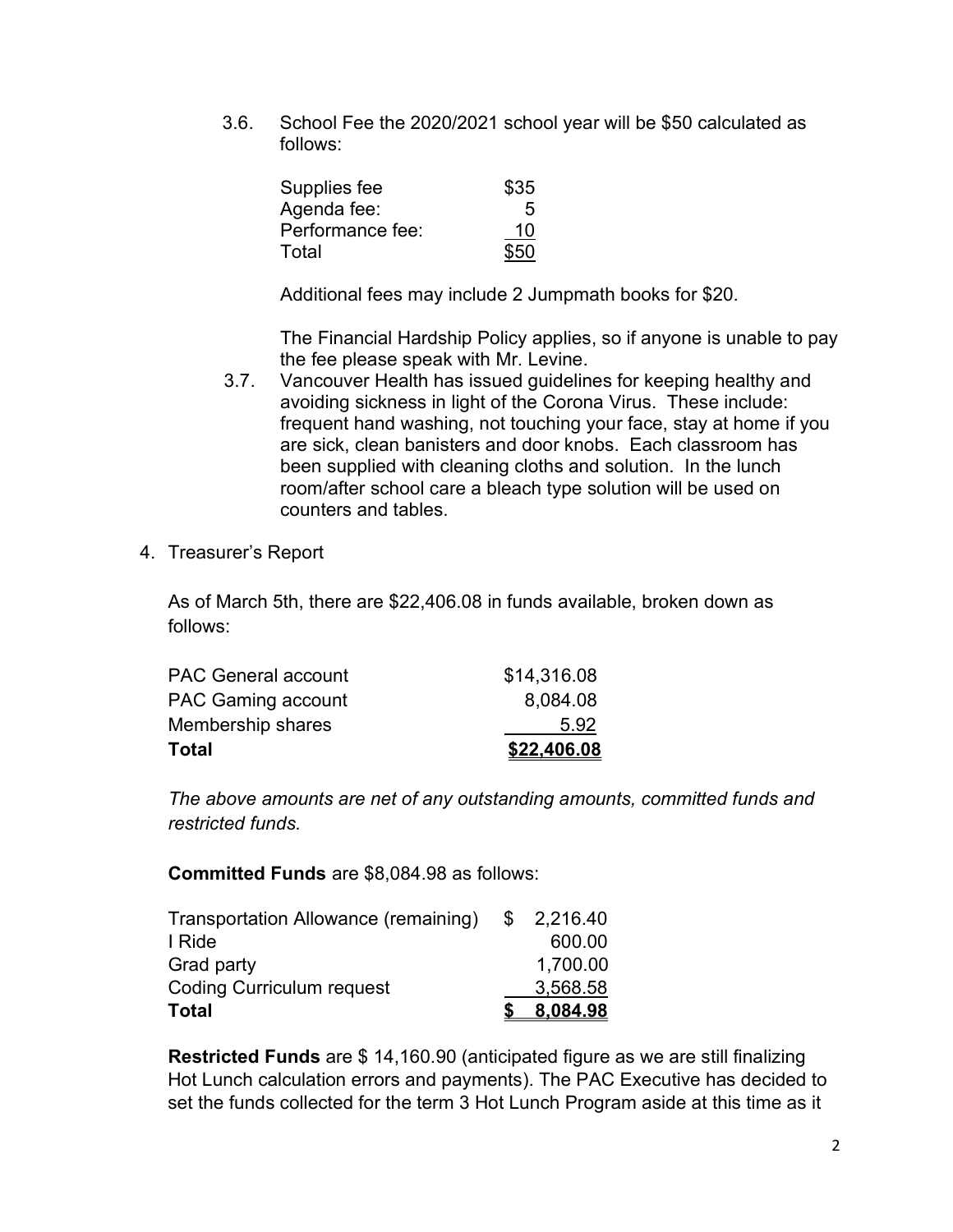is unclear if the program will go ahead in the foreseeable future in light of Covid-19 pandemic.

4.1 Follow up items: Research and report back on the best way to use the PAC's Gaming Grant funds next year as the funds are restricted.

Treasurers Report has been filed.

- 5. Acceptance Day Transportation Costs funding \$ 477.45
	- 5.1. Motion put forth by Eva Jung (seconded by Lucia Rivera) to pay the Acceptance Day Transportation cost in the amount of \$477.45.
	- 5.2. Funds to cover the public transit costs for intermediate students to travel from Sexsmith to the Vancouver Art Gallery to perform an Acceptance Day dance.
	- 5.3. Vote was pass unanimously by the PAC.
- 6. Hot Lunch Program Update
	- 6.1. Term 2 Hot Lunch
		- 6.1.1. On target to make anticipated funds raised of \$6,700
	- 6.2. Term 3 Hot Lunch
		- 6.2.1. Order forms returned and funds counted/deposited. Thankyou to all volunteers (Lana, Angela, Eva).
		- 6.2.2. Our Current deposit is \$13,934.55; however, it may change as we are following up on calculation errors. The anticipated final figure should be close to \$14,160.90.
		- 6.2.3. Due to the changing conditions with Covid-19, term 3 Hot Lunch Funds collected \$14,160.90 (anticipated) will be set aside and not available for use until we are certain we can begin operating the program safely.
		- 6.2.4. Not able to provide an estimate of funds raised for term 3 Hot Lunch as tally sheets have not yet been completed.

# 7. Old Business

- 7.1. Lunar New Year Budge update
	- 7.1.1. Update that all expenses have been submitted at this time and the event came in under budget by \$331.36.
- 7.2. Carol Todd Presentation update
	- 7.2.1. The presentations will be held in the school's gym on April 16<sup>th</sup> and on May 14<sup>th</sup>. Max. capacity is 300 people, will restrict attendance to about 200 people by fixing the number of tickets distributed.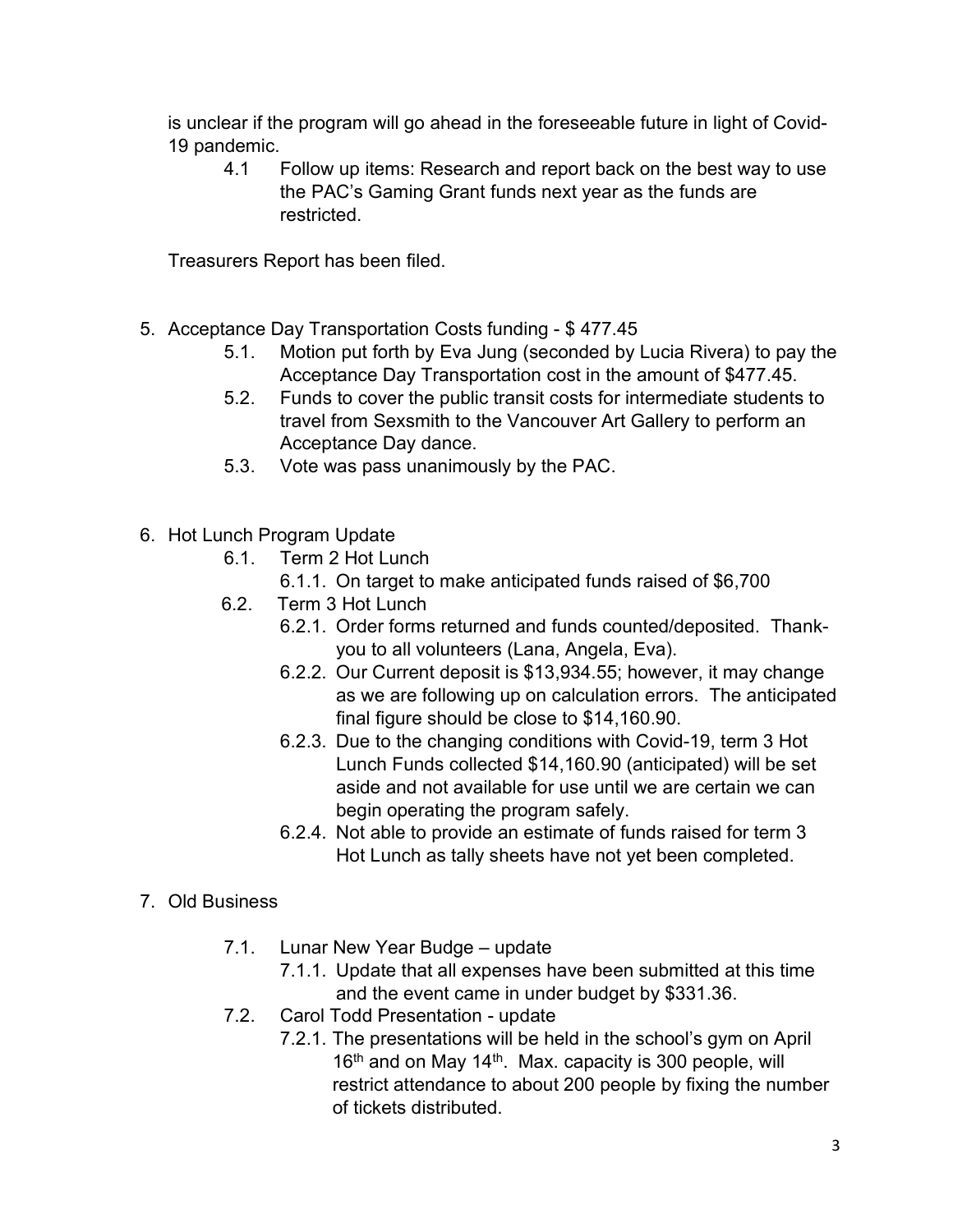- 7.2.2. Need volunteers need to set up the gymnasium, check tickets and clean up afterward. Deljit will sent out e-mail to recruit volunteers.
- 7.3. Unsold chocolates donated to Grade 7's
	- 7.3.1. Grade 7's sold all remaining chocolate boxes and raised \$432 toward their graduation fund.
- 7.4. Direct Donations to Sexmith's PAC
	- 7.4.1. The Sexsmith PAC does not directly solicit donations; however, the VSB has provided us with the following secure link for anyone wishing to make a donation to the Sexsmith PAC:

vsb.schoolcashonline.com/Fee/Details/1869/196/false/true?fundDestin ation=E-J.W.%20Sexsmith%20PAC

. If you wish the funds to go directly to the PAC, please be sure to select "J. W. Sexsmith PAC" when choosing the funds destination and NOT "J. W. Sexsmith". You should receive a tax receipt for your donation.

## 8. New Business

- 8.1. Payment of \$500 scholarship to a former Sexsmith Student at now attending Churchill Secondary School
	- 8.1.1. Motion put forth by Angela Wong (seconded by Pandora Poon).
	- 8.1.2. Vote was passed unanimously by PAC.
- 8.2. Thank-you cards have been sent to Kidtropolis for donated chocolate sales tickets, Santa, and the Rotary Club.
- 8.3. Accounting protocols/contracts to be reviewed and reported on in the future:
	- 8.3.1. Establishment of budgets for all events which are approved by members, so there is transparency between the PAC and members on costs and commitments.
	- 8.3.2. All contracts reviewed and signed by PAC for events.
- 8.4. Upcoming dates and future PAC meetings
	- 8.4.1. PAC General Meeting April 30, 2020
	- 8.4.2. Filipino Fiesta May 8, 2020
	- 8.4.3. Funfair June 12, 2020
	- 8.4.4. PAC Annual General Meeting June 11, 2020
- 8.5. Update on back drop and rails
	- 8.5.1. Lucia is continuing to look into the costs, it will be 7'x12' , two shorter rods and one longer one, there will be three panels of curtains. Companies are giving quote on prices.